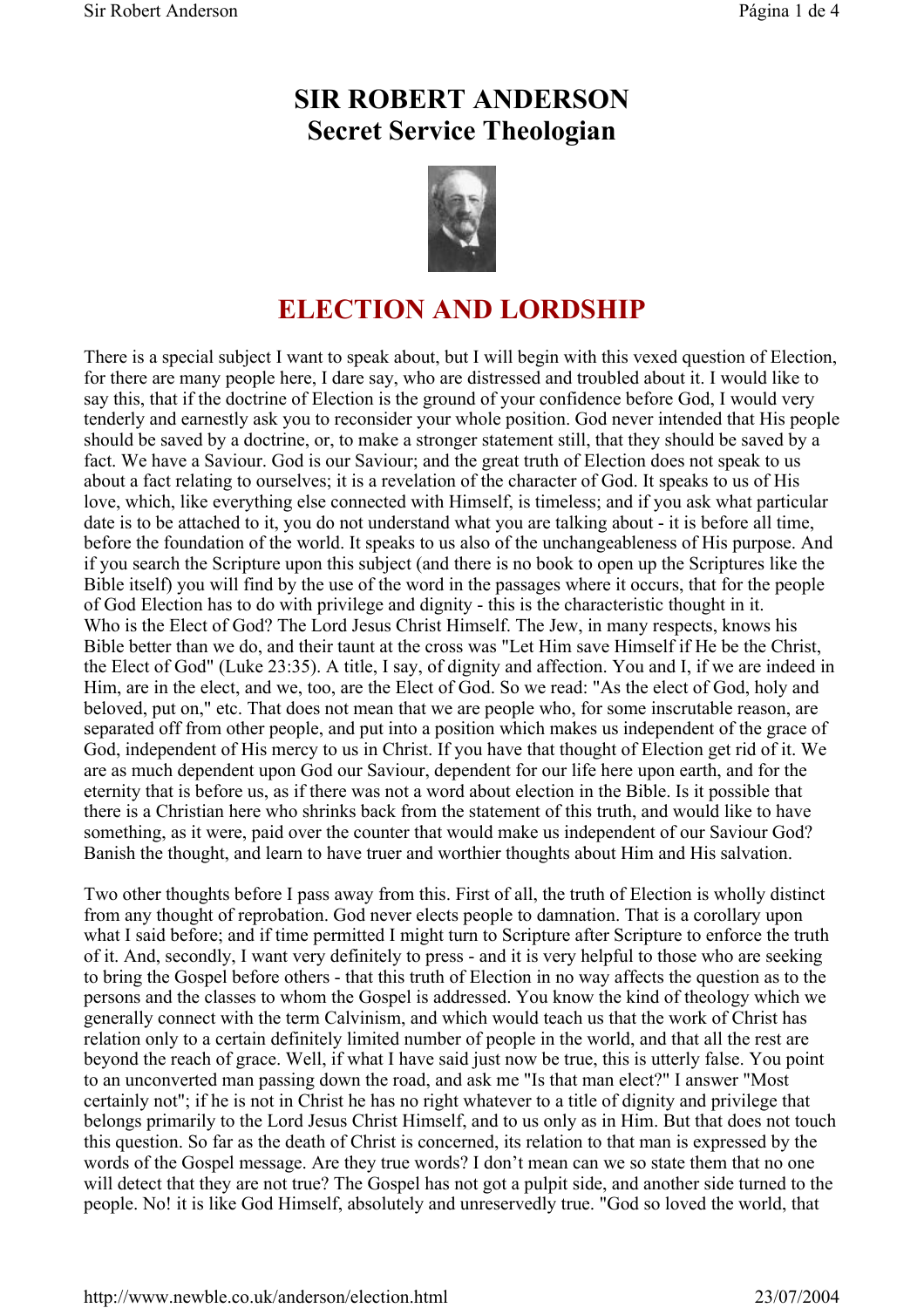He gave His only begotten Son, that whosoever believeth in Him should not perish, but have everlasting life." "Who gave Himself a ransom for all, the testimony to be borne in its own times." I will read you a few words which, though only from a man, are of very much higher authority than any Calvinist dare to pretend to. "Though Christ suffered for the sins of the whole world, and is offered through God's benignity indiscriminately to all, yet all do not receive Him." Whose words do you think these are? They are the words of Calvin himself, in his commentary upon Romans 5, and the editor of the English edition of his works, adds these notable words: "It appears from this sentence that Calvin held general redemption."

These words I have verified myself. I came the other day upon another quotation from Calvin in the writings of Bishop Ryle, of Liverpool, and I give them on his authority. On John 3, he says, "Christ employed the universal term whosoever both to invite indiscriminately all to partake of life, and to cut off every excuse from unbelievers. Such is the import of the term world. Though there is nothing in the world that is worthy of God's favour, yet He shows Himself to be reconciled to the whole world when He invites all men without exception to the faith of Christ."

Now this leads me to say - and I am sure I carry with me here the sympathy and conviction of every Christian - that every question about salvation is falsely stated, and every thought about salvation is wrong in some way unless it connects itself with God as the centre. If you have been trying to work out your personal salvation, or to get proof of it apart from God, you have begun at the wrong end, and you will never find settled peace. I know we are very proud of ourselves, for it is quite characteristic of this end of the nineteenth century talk to suppose that we are wonderful creatures. But in His presence we are just like insects creeping upon the ground; we are very contemptible creatures indeed. The angels who never sinned are more wonderful creatures than we are, aye, and the angels that sinned too. But God has set His love upon us. He so loved us that He gave His only begotten Son to die for us, and now God Himself has become our Saviour. In the words of the old prophet, "The Lord Jehovah has become our salvation." What a magnificent truth this is. If the Lord Jehovah has become my salvation, then my salvation is become a part of the very ground plan of the universe of God; and it calls forth the word, 'Who shall lay anything to the charge of God's elect?" It is not intended that the elect should start up and exclaim, "What wonderful people we are, to be sure!" Our thoughts should be of God, His power, His faithfulness, His mercy, His grace and His love. And we are in Gods hands now; who then shall lay anything to our charge? We have seen something like this in the history of our own country in the last few years. What are a handful of soldiers to this nation? A general who knows his business is willing to sacrifice whole regiments for the sake of gaining a victory; but if you have a handful of Englishmen shut up in Chitral the whole power of England is pledged to bring deliverance to them; and I venture to say that this country would sacrifice thousands of men and millions of money to accomplish this, once it declared it would deliver them. And you, who are believers in the Lord Jesus Christ, have to do with God's purposes as revealed in Him, and when you get hold of this and know that He has linked you with His own glory, you cease to rack your brains about your Election; you learn to think about the throne of God and its steadfastness, about the Blood of Christ and its preciousness, about the Word of God that endureth for ever; and there you have a confidence and peace that nothing can shake, either in this world or in the world that is to come.

This leads me to another thought. One great reason of the confusion which exists in the minds of Christians about all kinds of things is because they know little or nothing about Christianity. I am using the word in a special sense. This is called a Christian country, just as we talk of China as a heathen country. But - though you have no right to deny that use of the word, for it is quite legitimate - it is not its only meaning. In a deeper sense of the word the Christian is one who is in Christ, and in this sense no one has a right to call himself a Christian who has not eternal life in Christ. But there is yet another meaning of the word. No one, albeit he is in Christ, and has eternal life, has any right whatever to be acknowledged as a Christian before men unless he is living a Christ life upon earth. To live as a man of the world, and yet hold yourself out to be a Christian - this is shameful and wrong. If you will live a worldly life, keep your Christianity to yourself, and don't stumble other people, both Christians and the unconverted around you, by claiming to be a Christian. In the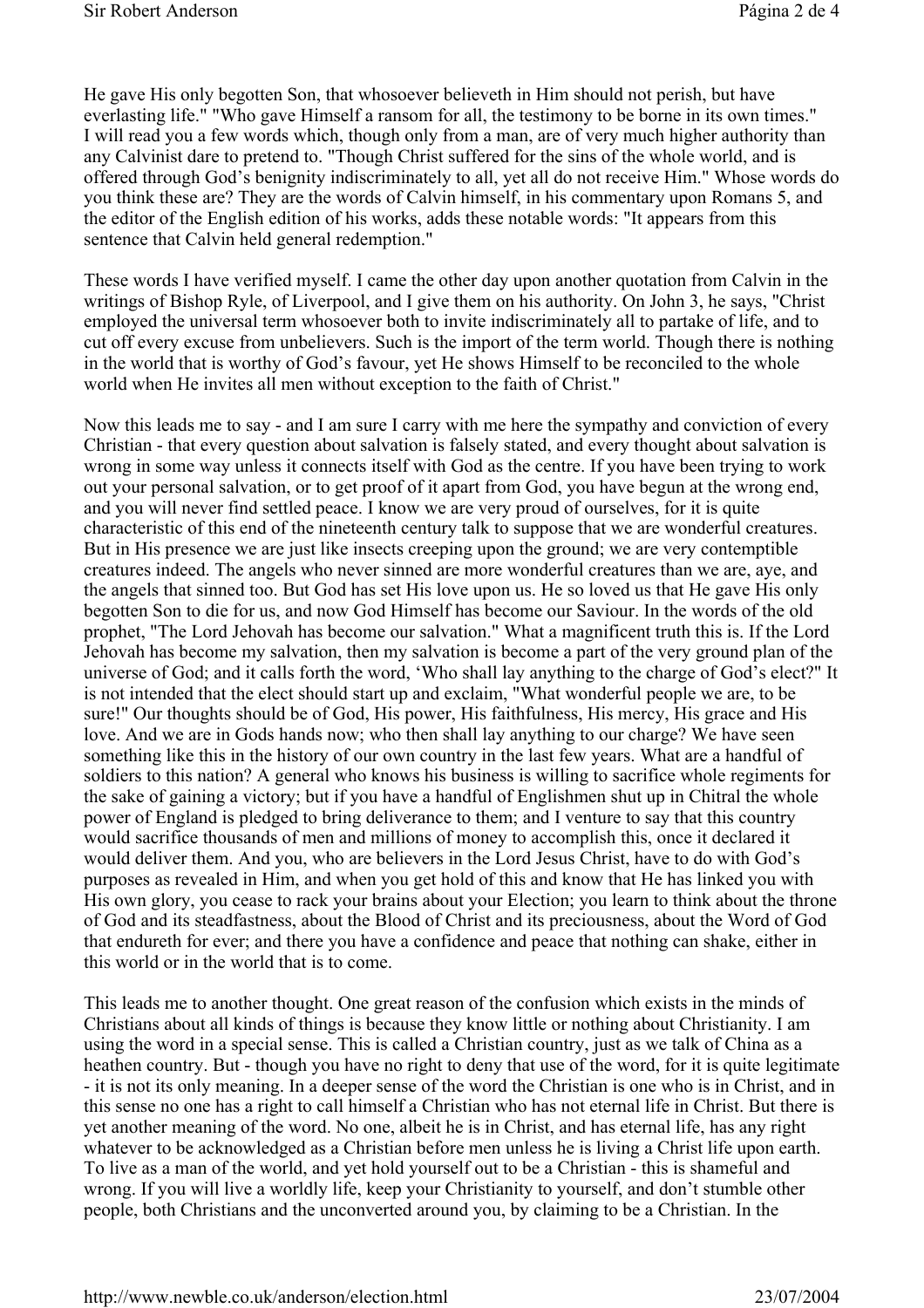meanness of your spirit thank God in secret that He has saved your miserable soul, but don't retard His work in the world by telling others you are a Christian.

But even this does not exhaust the meaning of the word Christian. There is another most important thought connected with it which is too much ignored. If you ask whether a man is a lawyer, you may mean merely whether he is by profession barrister or solicitor, or the object of your inquiry may be to ascertain whether he is really versed in the knowledge of the law. Now, do you see my last thought about the meaning of the word Christian? It is one who is versed in the doctrine of Christianity. How very little there is of it! The Lord Jesus Christ has come. He is the centre of all truth; and He has called us to stand with Himself in the midst of all the truth that has been revealed to us in the Word, not only for the present, but as regards the past and the future, so that in the full intelligence of all this we should live out our life here for Him. And this is what it means to be a Christian.

Some people are very indignant when you speak about dispensational truth, but you will never know anything about Christianity until you understand dispensational truth. Years ago, in a country town where I was holding some meetings, a gentleman came to help me. He had only recently been converted, and a friend had been trying to teach him dispensational truth, but it only made him angry. "So you mean to tell me," he demanded, "that this verse and that verse is not for me?" And so on. Our discussion continued till we set out for the meeting. At the meeting he took up Luke 14, and read about the great man who made a great supper, and bade many. He talked about the invitation, which he told the hearers was for them, and pressed them to accept it. So he went on preaching what he considered a clear Gospel. He next described the servants going out to the highways and hedges, and bringing in the poor, maimed, halt, and blind, and then he came to the words, "For none of these men that were bidden shall taste of my supper." As he turned round and looked at me, he stumbled, halted, and hesitated, and abruptly sat down. I got up and gave out a hymn, and while we were singing it he disappeared. When the meeting was over I went home and found him doubled up on the sofa sobbing like a child. "I see it all now," said he, "I have been setting myself against the truth of God. God did that which is described in the parable, He made a great supper and invited His friends, but now the word has gone forth - 'not one of those men that were bidden shall taste of My supper.'"

Now, I do not want to offend you, but that, is where you have come in - the poor, maimed, halt, blind - the dregs of the streets: that is what we are before God, and He has brought us into the banquet that His friends refused. We are now God's elect, and have this wonderful place of privilege and blessing, and are united immediately in the closest relationship with the Lord Jesus Christ Himself.

I met a friend of mine the other day, one of those enthusiastic people I am half afraid of, because they try to force me beyond my pace, and it is not always safe to allow people to force you beyond your pace; and he took hold of me and almost gave me a shake, as he said, "I hope you are looking for the King." "No," I said, "I am not looking for the King." "What?" he said, "Don't you believe in the coming of the Lord?" "Of course I do! I am looking for the Lord from heaven, but I am not looking for the King." He is King and Priest too, but it is not in that character He is coming. The great characteristic truth of the present dispensation is Lordship - the Lordship of Christ. I was asked the other night, by Mr. Andrew Murray, what special truth was wanted at the present time on account of the state of the Church? I have thought of it a good deal since, and I would say that it is the truth, so utterly neglected, of the Lordship of Christ. You ask, "Is it not obedience?" That is only a sequence, a corollary upon the other. Let us get hold of this, that He is LORD, and then will come in obedience. It is the great purpose which God has in view in all that He is working out. He has given Him the name that is above every name, not only in this world, but in that which is to come. And I give my judgment humbly, but confidently, that there is only one name which is above every name in this world, or the world which is to come - the great, incommunicable name of Jehovah; but He has given Him that name that in the name of Jesus every knee should bow - a name that speaks of humiliation, oh, how deep! We forget its significance. It was a common name among the Jews, more common than Samuel, or Daniel; yet in that name every knee shall bow, of knees in heaven, and on earth, and under the earth, and every tongue shall confess that Jesus Christ is Lord, to the glory of God the Father. It is for this that the great purpose of the ages is slowly working out.